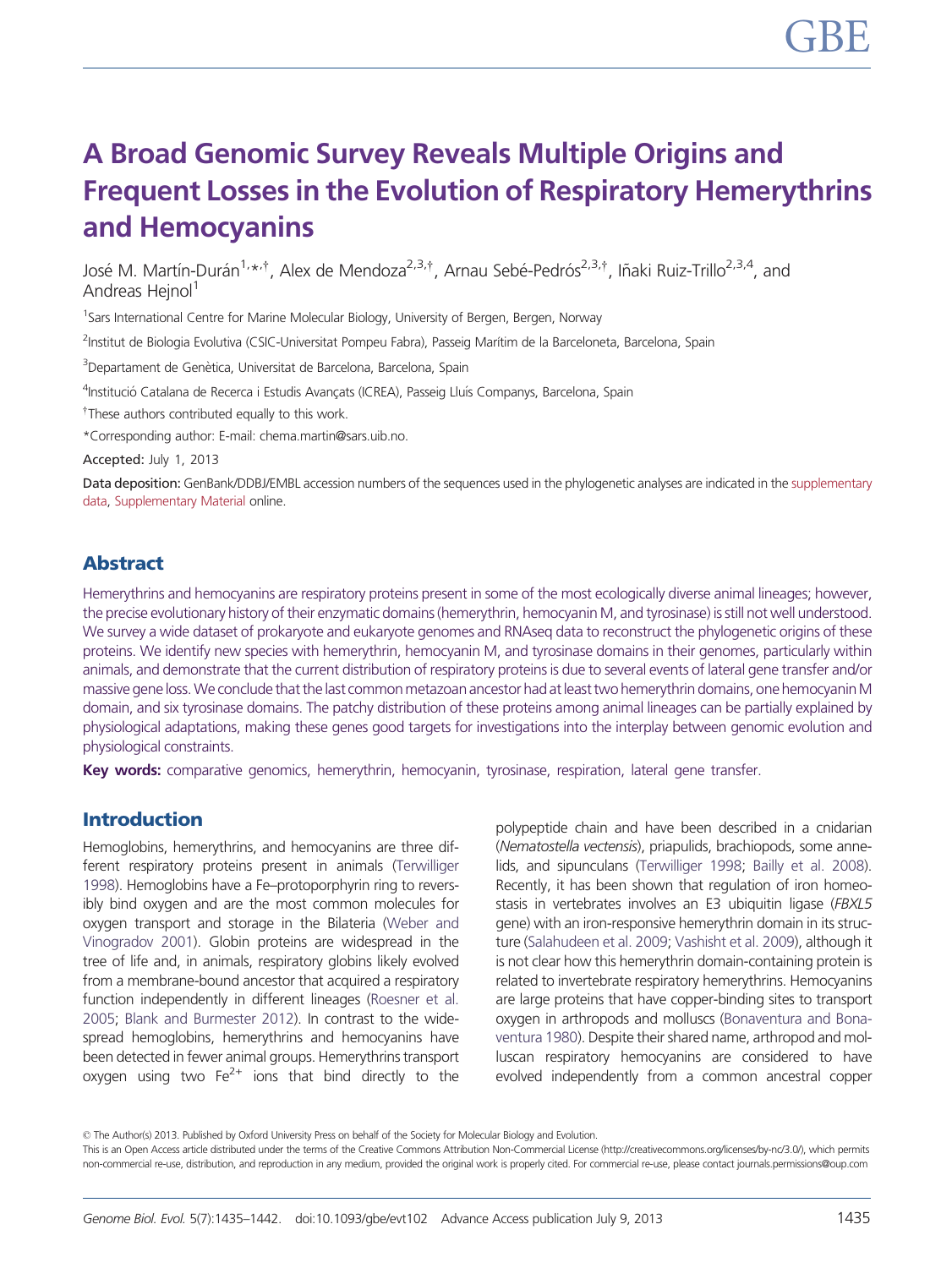protein based on protein similarities [\(Burmester 2001;](#page-7-0) [van](#page-7-0) [Holde et al. 2001\)](#page-7-0). A deeper understanding of the evolutionary history of hemerythrins and hemocyanins, and thus of the different respiratory strategies in animals, is limited by the absence of data for many invertebrate groups and, in particular, for unicellular holozoans and other eukaryotes. In this study, we survey a wide phylogenetic distribution set of genomes and RNAseq data to identify new hemerythrin and hemocyanin proteins, and we then reconstruct their evolution within the eukaryote tree of life, with particular focus on animal lineages.

In addition to the respiratory hemerythrin sequences previously characterized in animals ([Vanin et al. 2006](#page-7-0); [Bailly et al.](#page-6-0) [2008;](#page-6-0) [Meyer and Lieb 2010](#page-7-0)), we identified respiratory hemerythrins in the priapulid Priapulus caudatus, the arthropod Calanus finmarchicus, and the bryozoans Alcyonidium diaphanum and Membranipora membranacea (see [supplementary](http://gbe.oxfordjournals.org/lookup/suppl/doi:10.1093/gbe/evt102/-/DC1) [table S1](http://gbe.oxfordjournals.org/lookup/suppl/doi:10.1093/gbe/evt102/-/DC1), [Supplementary Material](http://gbe.oxfordjournals.org/lookup/suppl/doi:10.1093/gbe/evt102/-/DC1) online). In bryozoans, no respiratory proteins have been previously described, despite the presence of a circulatory system in these animals [\(Schmidt-Rhaesa 2007\)](#page-7-0). Differently from other animal hemerythrins, the hemerythrin domain shows a Ca<sup>2+</sup>-binding EFhand domain in its N-terminal region in both bryozoan species. Additionally, we identified an E3 ubiquitin ligase containing an F-box domain together with a hemerythrin domain, as in FBXL5, in cnidarians and across bilaterally symmetrical animals (see [supplementary table S1,](http://gbe.oxfordjournals.org/lookup/suppl/doi:10.1093/gbe/evt102/-/DC1) [Supplementary Material](http://gbe.oxfordjournals.org/lookup/suppl/doi:10.1093/gbe/evt102/-/DC1) online), suggesting an ancient origin of the iron-sensing system described in vertebrates. Our phylogenetic analyses show two major clades of hemerythrin-containing proteins (fig. 1), one comprising the metazoan FBXL5 gene and most of the eukaryote hemerythrins (clade A) and the other comprising the metazoan respiratory hemerythrins (including the newly identified sequences from this study) (clade B). As shown in a previous report ([Bailly et al. 2008\)](#page-6-0), respiratory hemerythrins are closely related to some Naegleria gruberi hemerythrins and a sequence from the amoebozoan Acanthamoeba castellanii. To eliminate possible bacterial contamination, we checked the gene structure and confirmed that the Acanthamoeba gene has introns within the hemerythrin domain. The two major clades (A, nonrespiratory, and B, respiratory) are separated with high nodal support, which is in agreement with observed structural differences (Histidine 74 being only present in clade B) [\(Thompson et al. 2012](#page-7-0)). Interestingly, clade B hemerythrins seem to be more common and highly diversified in prokaryotes [\(French et al.](#page-7-0) [2008\)](#page-7-0) than in eukaryotes. Metazoans may have acquired them during an ancient event of lateral gene transfer (LGT), but, according to our phylogeny, it is more likely that clade B hemerythrins are ancient and have been lost in many eukaryotic lineages, so far only present in three extant distant lineages: Amoebozoa, Excavata, and Metazoa. Clade B prokaryote hemerythrins have been shown to bind oxygen as metazoan respiratory hemerythrins ([Xiong et al. 2000](#page-7-0)) but



FIG. 1.—Maximum likelihood (ML) phylogenetic tree of the hemerythrin domain as obtained by RAxML. The tree is rooted using the midpointrooted tree option. 1,000 replicate bootstrap values (BV, in black) and BPP (in red) are shown for each node. A black dot in the node indicates BV >95% and BPP >0.95. Metazoan hemerythrins are highlighted by colored rectangles. Domain architectures are shown for major lineages (abbreviations and accession numbers of each domain are listed in [supplementary](http://gbe.oxfordjournals.org/lookup/suppl/doi:10.1093/gbe/evt102/-/DC1) [table S2](http://gbe.oxfordjournals.org/lookup/suppl/doi:10.1093/gbe/evt102/-/DC1), [Supplementary Material](http://gbe.oxfordjournals.org/lookup/suppl/doi:10.1093/gbe/evt102/-/DC1) online).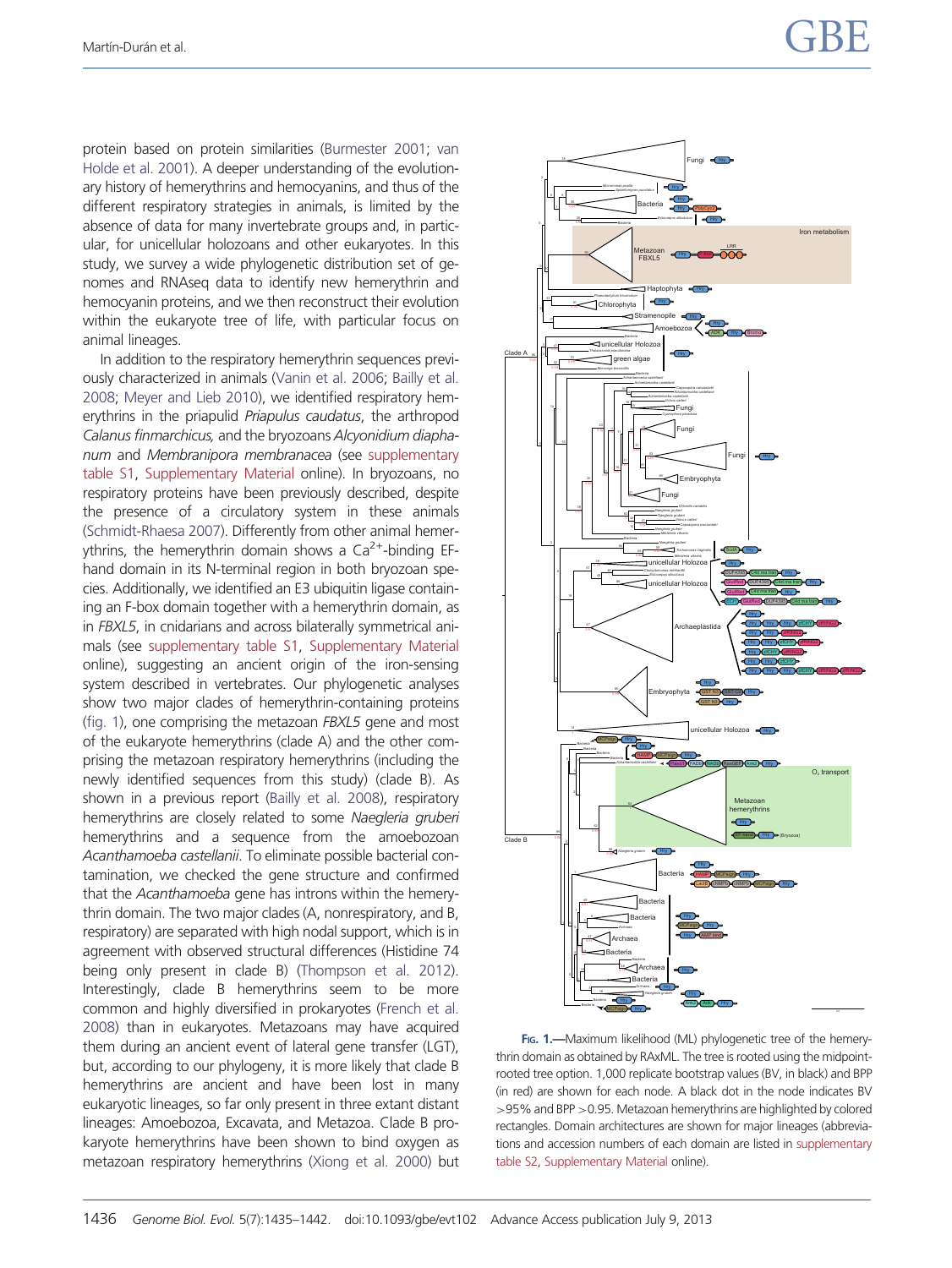have been mostly related to oxygen sensing and aerotaxis processes [\(Xiong et al. 2000;](#page-7-0) [Isaza et al. 2006](#page-7-0)) and oxygen supply to other metabolic enzymes [\(Karlsen et al. 2005\)](#page-7-0). This suggests that the oxygen storage and transport function of hemerythrins may have evolved independently in metazoans, given the lack of functional data for the Excavata and the Amoebozoa. Under this scenario, the role of respiratory hemerythrins in iron storage, metal detoxification, and immunity observed in some annelids (e.g., the leeches Theromyzon tessulatum and Hirudo medicinalis and the polychaete Neanthes diversicolor) [\(Baert et al. 1992;](#page-6-0) [Demuynck et al. 1993](#page-7-0); [Vergote](#page-7-0) [et al. 2004](#page-7-0)) are secondary specializations of this type of proteins. Finally, nonrespiratory hemerythrins (clade A) are quite common in eukaryotes and have recruited several companion domains in different lineages.

Searches for the hemocyanin M domain (arthropod hemocyanins) identified this copper-binding protein in amoebozoans, the fungus Aspergilus niger, the sponge Amphimedon queenslandica, the ctenophore Mnemiopsis leidyi, and the hemichordate Saccoglossus kowalevskii (see [supplementary](http://gbe.oxfordjournals.org/lookup/suppl/doi:10.1093/gbe/evt102/-/DC1) [table S1,](http://gbe.oxfordjournals.org/lookup/suppl/doi:10.1093/gbe/evt102/-/DC1) [Supplementary Material](http://gbe.oxfordjournals.org/lookup/suppl/doi:10.1093/gbe/evt102/-/DC1) online). Therefore it is likely to be a unikont synapomorphy. Our phylogenetic analyses show the monophyly of all metazoan sequences, as well as of the main arthropod protein families [\(fig. 2\)](#page-3-0). The relationship of the sponge and fungal sequences may be due to an ancient LGT, though the presence of hemocyanins in the more distant amoeobozoans does not support that idea. Moreover the A. niger gene has a N-terminal intron and is located between two other fungal genes, making it less likely to come from a recently incorporated segment of metazoan DNA. Furthermore, a pseudogene with a hemocyanin M domain is present in the fungus Neosartorya fischeri (a congeneric species despite the name), but absent from all 6 other Aspergillus genomes and also from all the other fungi sequenced to date. The newly identified sequences in this study demonstrate that the N-domain of arthropod hemocyanins and related proteins is a specific molecular signature of the Panarthropoda (Onychophora+ Arthropoda), although there is some degree of similarity of these regions in nonarthropod sequences. The presence of hemocyanin-like proteins in the tunicate Ciona intestinalis with putative phenoloxidase activity suggested that respiratory hemocyanins evolved from an ancestral prophenoloxidase [\(Immesberger and Burmester](#page-7-0) [2004\)](#page-7-0). Given the absence of functional data for the nonbilaterian animals (i.e., the ctenophore M. leidyi and the sponge A. queenslandica) and our phylogeny [\(fig. 2](#page-3-0)), this is still the most parsimonious functional explanation for the evolution of the respiratory properties of arthropod hemocyanins.

An extensive search for the tyrosinase domain (molluscan hemocyanin) demonstrated a wide distribution of this copperbinding protein across metazoan lineages (see [supplementary](http://gbe.oxfordjournals.org/lookup/suppl/doi:10.1093/gbe/evt102/-/DC1) [table S1](http://gbe.oxfordjournals.org/lookup/suppl/doi:10.1093/gbe/evt102/-/DC1), [Supplementary Material](http://gbe.oxfordjournals.org/lookup/suppl/doi:10.1093/gbe/evt102/-/DC1) online), with the remarkable exception of arthropods. The absence in arthropods could be associated with the expansion and diversification of the

hemocyanin M domain in this lineage, which can exhibit similar activities to the tyrosinase domain, for example in melanin biosynthesis ([Sugumaran 2002](#page-7-0)). In contrast to a previous analysis ([Esposito et al. 2012](#page-7-0)), our phylogenetic reconstruction of a broader dataset shows that the animal tyrosinase domains group in six independent clades (clades A–F) ([fig. 3](#page-4-0)), which are further supported by the domain architecture of the proteins nested in each clade (e.g., clade D and clade F). The tyrosinase domain that gave rise to the molluscan hemocyanins is related to brachiopod and tunicate sequences (clade B), and the series of duplications that lead to the typical arrangement of eight tyrosinase domains in tandem [\(Bonaventura](#page-7-0) [and Bonaventura 1980\)](#page-7-0) is specific to molluscs. With the exception of clade E, which is restricted to nonbilateral animals ([fig. 3](#page-4-0)), the other clades exhibit an extremely patchy distribution across bilaterally symmetrical animals (see [supplementary](http://gbe.oxfordjournals.org/lookup/suppl/doi:10.1093/gbe/evt102/-/DC1) [table S1](http://gbe.oxfordjournals.org/lookup/suppl/doi:10.1093/gbe/evt102/-/DC1), [Supplementary Material](http://gbe.oxfordjournals.org/lookup/suppl/doi:10.1093/gbe/evt102/-/DC1) online), not only between major animal groups but also within the same group (e.g., in molluscs, Crassostrea gigas has only a clade D tyrosinase, Lottia gigantea has clade A and D tyrosinases, and Sepia officinalis has both clade B and D tyrosinases). Despite the poor resolution of deeper nodes, our phylogenetic scenario at least strongly supports three independent origins of metazoan tyrosinases. Clades A, B, and F are well supported ( $PP > 0.9$ ) and nested with nonmetazoan sequences. The other three clades (clades C, D, and E) are not robustly supported, but have unique domain architectures and do not significantly cluster with other metazoan groups, therefore they might also come from independent origins. Moreover, our phylogenetic analysis demonstrates that the tyrosinase-containing proteins of plants likely originated due to a LGT event from bacteria, corroborated by these proteins exhibiting the same domain architecture (see [fig. 3\)](#page-4-0).

Altogether, our data clarify the origins and evolutionary history of the alternative respiratory strategies observed in animals ([fig. 4](#page-5-0)). Respiratory hemerythrins, arthropod hemocyanins, and molluscan respiratory tyrosinases originated independently from enzymatic domains that were most likely already present in the last common metazoan ancestor. Although their function in early branching lineages that do not possess circulatory systems needs to be elucidated (e.g., the function of hemerythrins in the cnidarian N. vectensis or the hemocyanin M domain in sponges and ctenophores), the cooption of these domains for respiratory purposes occurred independently, and most likely took place at the base of the Protostomia (hemerythrin), the (Pan-)Arthropoda (arthropod hemocyanins), and the Mollusca (molluscan tyrosinase "hemocyanins"). Accordingly, the similarities observed between arthropod and molluscan hemocyanins (e.g., use of copper to reversibly bind oxygen as a respiratory strategy, oligomerization, and secretion to the hemolymph) are the result of convergent evolution. The evolutionary history of hemerythrins and hemocyanins is characterized by frequent losses, even after a respiratory function has been acquired when a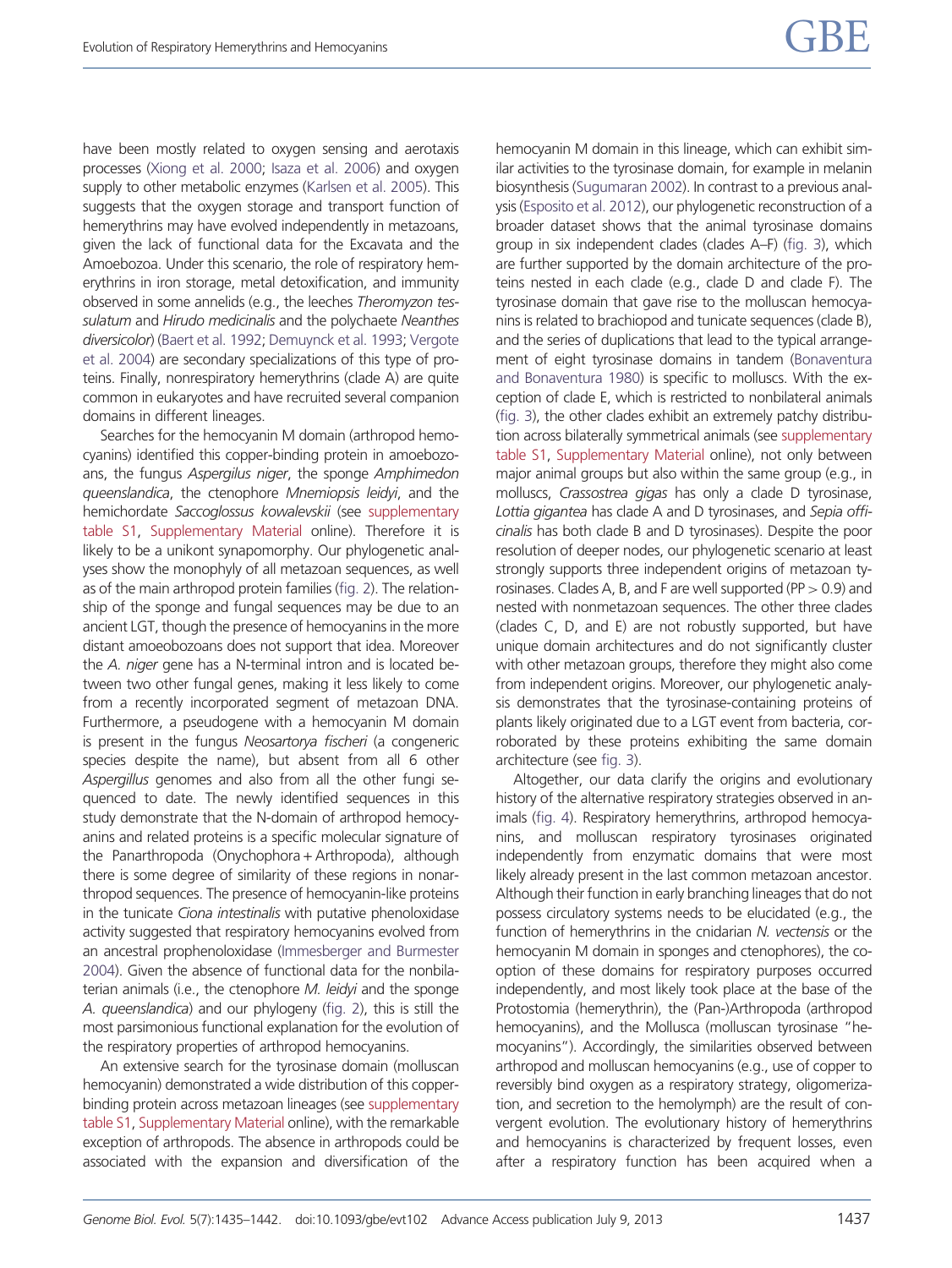<span id="page-3-0"></span>

FIG. 2.—Maximum likelihood (ML) phylogenetic tree of the hemocyanin M domain as obtained by RAxML. The tree is rooted using the amoebozoan hemocyanin genes as outgroup. 1,000 replicate bootstrap values (BV, in black) and Bayesian posterior probabilities (BPP, in red) are shown for each node. A black dot in the node indicates BV >95% and BPP >0.95. Metazoan and panarthropod hemocyanins are highlighted by colored rectangles. The Aspergilus niger hemocyanin sequence is enclosed by a red circle. Domain architectures are shown for major lineages (abbreviations and accession numbers of each domain are listed in [supplementary table S2,](http://gbe.oxfordjournals.org/lookup/suppl/doi:10.1093/gbe/evt102/-/DC1) [Supplementary Material](http://gbe.oxfordjournals.org/lookup/suppl/doi:10.1093/gbe/evt102/-/DC1) online).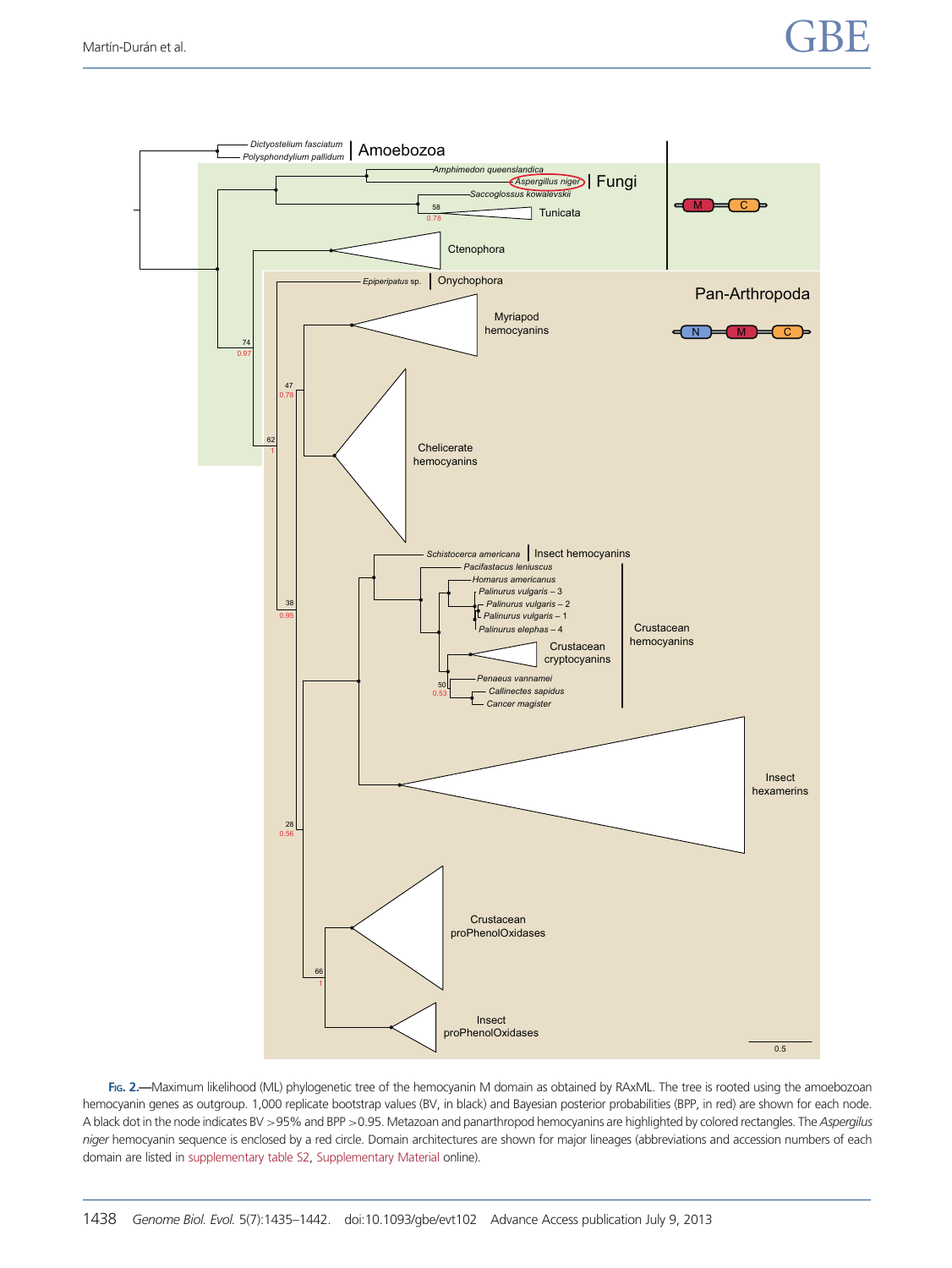<span id="page-4-0"></span>

FIG. 3.—Maximum likelihood (ML) phylogenetic tree of the tyrosinase domain as obtained by RAxML. The tree is rooted using the midpoint-rooted tree option. 1,000 replicate bootstrap values (BV, in black) and Bayesian posterior probabilities (BPP, in red) are shown for each node. A black dot in the node indicates BV >95% and BPP >0.95. Metazoan tyrosinase clades are highlighted by colored rectangles. Domain architectures are shown for major lineages (abbreviations and accession numbers of each domain are listed in [supplementary table S2,](http://gbe.oxfordjournals.org/lookup/suppl/doi:10.1093/gbe/evt102/-/DC1) [Supplementary Material](http://gbe.oxfordjournals.org/lookup/suppl/doi:10.1093/gbe/evt102/-/DC1) online).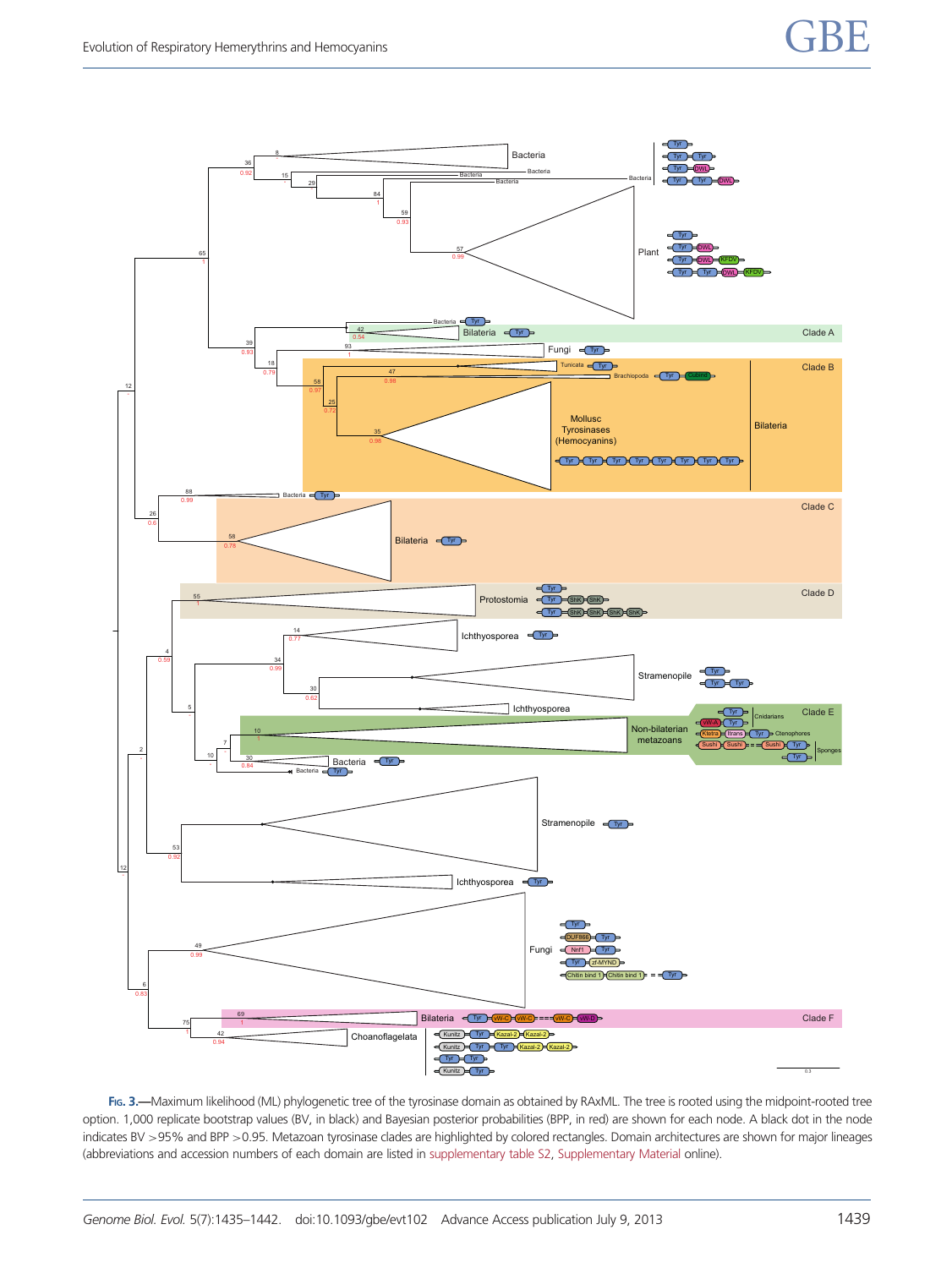# <span id="page-5-0"></span>Martín-Durán et al.  $\overline{GBE}$



FIG. 4. -Scenario for the evolution of hemerythrins and hemocyanins in metazoans. As shown in this study, the metazoan ancestor likely had two different hemerythrin domains (oxygen subtype and iron-related subtype), one hemocyanin M domain and six independent tyrosinases (A–F subtypes). In the last common ancestor to cnidarians and bilaterians, the iron-related hemerythrin subtype evolved into FBXL5, an E3 ubiquitin ligase involved in iron homeostasis. The diversification of bilaterally symmetrical animals was accompanied by extensive independent losses of these proteins in the different lineages, which can be partially related to the colonization of new niches and environments. The adaptation of the oxygen hemerythrin subtype to respiratory purposes occurred at least in the last common ancestor of protostome animals. On the contrary, the adaptation of the hemocyanin M domain and the clade B tyrosinases to oxygen transport and storage occurred independently in panarthropods and molluscs, respectively. Results from groups indicated with a superscript 1 originated from RNAseq data.

higher selective pressure against loss could be expected. For instance, the use of tyrosinase as an oxygen transport molecule seems to be absent in some groups of molluscs, such as solenogasters and pteriomorphids (e.g., C. gigantea, as also shown in this study) [\(Lieb and Todt 2008](#page-7-0)), in which it was probably replaced by other respiratory proteins that have evolved independently in these lineages. This is the case for gastropods in the group Planorbidae, which lack hemocyanin in their hemolymph and which utilize an extracellular hemoglobin (evolved from an intracellular myoglobin present in the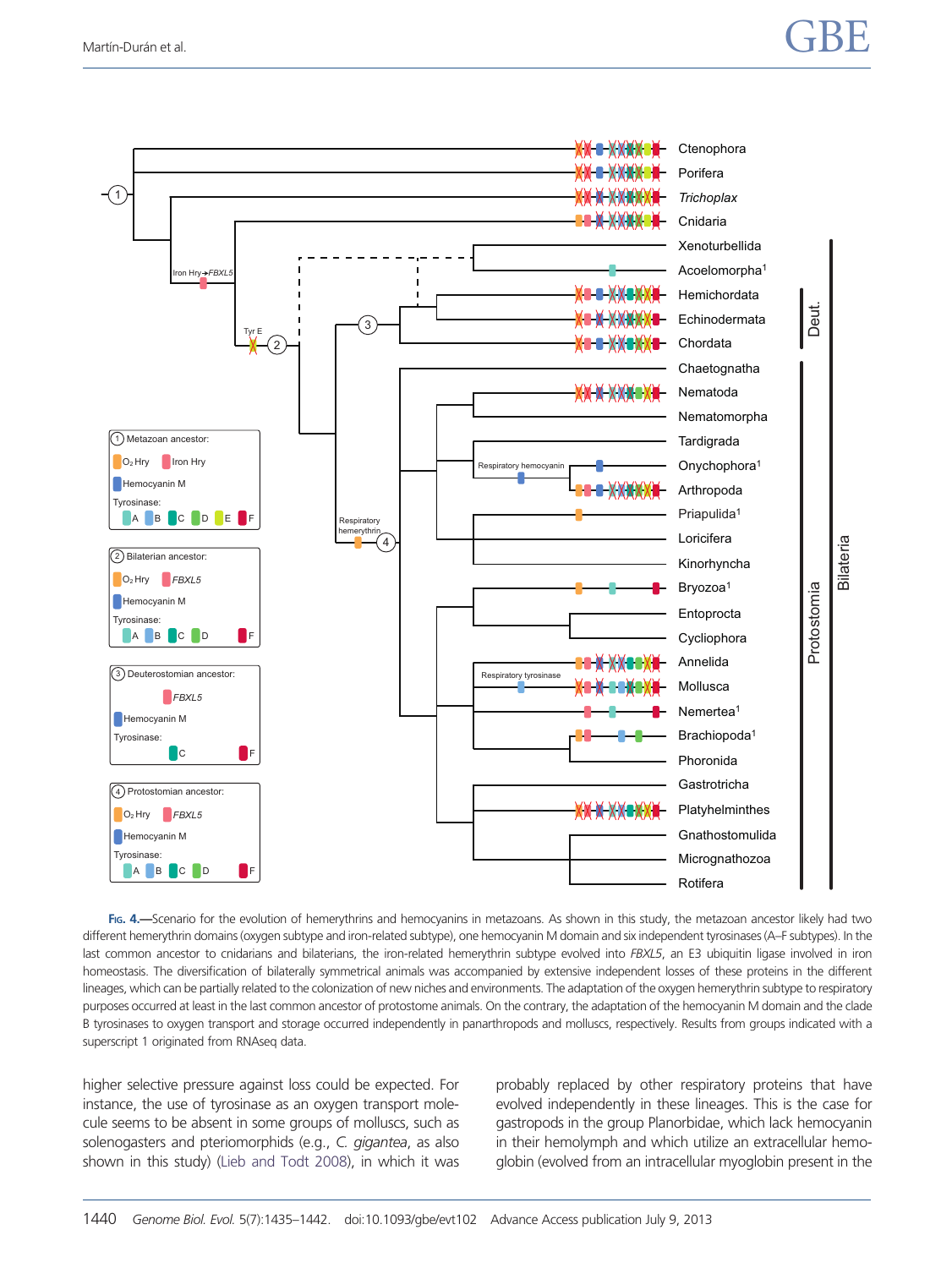<span id="page-6-0"></span>gastropod radula muscle) as an alternative strategy for oxygen transport. This high molecular mass hemoglobin has a higher affinity for oxygen than the ancestral hemocyanin ([Lieb et al.](#page-7-0) [2006\)](#page-7-0). Similar adaptations are also observed within the Crustacea, such as in branchiopods, ostracods, copepods, cirripeds, and decapods, which lost hemocyanins and evolved hemoglobins as respiratory proteins [\(Terwilliger and Ryan](#page-7-0) [2001\)](#page-7-0). In the water flea Daphnia magna, for instance, the tandemly duplicated gene cluster of hemoglobin genes shows multiple hypoxia inducible factor (HIF) binding sites, which dramatically induce the expression of hemoglobins when daphnids are exposed to hypoxia [\(Kimura et al. 1999;](#page-7-0) [Gorr et al. 2004](#page-7-0)). The extremely patchy distribution of these proteins across the animal phylogeny can be partially understood by the different biochemical properties of their oxygenbinding domains and the changing physiological needs of each particular animal lineage, which make one or the other respiratory protein more effective in their function as oxygen carriers. Recent studies show that many enzymatic genes have complex evolutionary histories, with massive gene losses in most of the eukaryote genomes sampled, but retention in certain tips of the tree of life (Allen et al. 2011; [de Mendoza](#page-7-0) [and Ruiz-Trillo 2011](#page-7-0); [Stairs et al. 2011](#page-7-0); Attenborough et al. 2012). In contrast, transcription factors, signaling pathways, and adhesion molecules, for instance, can be traced back in a congruent phylogenetic pattern ([Pang et al. 2010;](#page-7-0) Sebé-Pedrós et al. 2010; [Srivastava et al. 2010;](#page-7-0) Sebé-Pedrós et al. [2011\)](#page-7-0). In some cases, the patchy phylogenetic distribution observed in enzymatic families could be explained by multiple events of LGT, although the phylogenetic signal is often not strong enough. Together with gene structure and synteny analysis we do not find strong evidences of LGT, with the exception of plant tyrosinases (see above). Moreover, the study of the evolution of respiratory proteins emerges as an ideal model to study the interplay between molecular evolution, biochemical constraints, and physiological-ecological needs.

#### Materials and Methods

All potential hemerythrin, hemocyanin, and tyrosinase sequences were identified by HMMER searches against the Protein, Genome, and EST databases at the NCBI (National Center for Biotechnology Information) and against completed genome/transcriptome projects databases publicly available or that are being conducted in our laboratories (sequences available in [supplementary file S1](http://gbe.oxfordjournals.org/lookup/suppl/doi:10.1093/gbe/evt102/-/DC1), [Supplementary Material](http://gbe.oxfordjournals.org/lookup/suppl/doi:10.1093/gbe/evt102/-/DC1) online) with the default parameters and an inclusive E-value of 0.05. The retrieved sequences were aligned using MAFFT [\(Katoh](#page-7-0) [et al. 2002\)](#page-7-0) L-INS-i algorithm, and then manually inspected to remove those hits fulfilling one of the following conditions: 1) incomplete sequences with >99% sequence identity to a complete sequence from the same taxa; 2) sequences that showed extremely long branches in the preliminary maximum

likelihood trees; and 3) incorrect gene model predictions. The final alignment was carried out using the MAFFT G-INS-i algorithm (for global homology). Maximum likelihood (ML) phylogenetic trees were estimated by RaxML [\(Stamatakis 2006](#page-7-0)) and the best tree from 100 replicates was selected. Bootstrap support was calculated from 1,000 replicates. Bayesian inference analyses were performed with PhyloBayes [\(Lartillot and](#page-7-0) [Philippe 2004\)](#page-7-0), using two parallel runs for 500,000 generations and sampling every 100. Bayesian posterior probabilities (BPP) were used for assessing the statistical support of each bipartition. The domain architecture of all retrieved sequences was inferred by performing a Pfam scan with the gathering threshold as cut-off value. The domain information was used to assess the reliability of each sequence of the initial dataset, to help define protein families according to their architectural coherence, and to assess the level of functional and structural diversification of hemerythrins, hemocyanins, and tyrosinases across the eukaryote lineages.

#### Supplementary Material

[Supplementary files S1,](http://gbe.oxfordjournals.org/lookup/suppl/doi:10.1093/gbe/evt102/-/DC1) [tables S1](http://gbe.oxfordjournals.org/lookup/suppl/doi:10.1093/gbe/evt102/-/DC1) and [S2](http://gbe.oxfordjournals.org/lookup/suppl/doi:10.1093/gbe/evt102/-/DC1) are available at Genome Biology and Evolution online [\(http://www.gbe.](http://www.gbe.oxfordjournals.org/) [oxfordjournals.org/\)](http://www.gbe.oxfordjournals.org/).

#### Acknowledgments

The authors thank J. Ryan for his advice and  $M$ . leidyi sequences, members of the S9 lab for collecting material and discussion, G. Richards for reading and improving the manuscript, G. Torruella and X. Grau-Boved for their help, and J. Achatz for his support. This work was funded by the Sars International Centre for Marine Molecular Biology to J.M.M.- D. and A.H., and an ICREA contract, an European Research Council Starting Grant (ERC-2007-StG-206883), and a grant (BFU2011-23434) from Ministerio de Economía y Competitividad (MINECO) to I.R.-T. A.S.-P.'s salary was supported by a pregraduate FPU grant and A.d.M.'s salary from a FPI grant, both from MICINN.

#### Literature Cited

- Allen AE, et al. 2011. Evolution and metabolic significance of the urea cycle in photosynthetic diatoms. Nature 473:203–207.
- Attenborough RM, Hayward DC, Kitahara MV, Miller DJ, Ball EE. 2012. A "neural" enzyme in nonbilaterian animals and algae: preneural origins for peptidylglycine alpha-amidating monooxygenase. Mol Biol Evol. 29:3095–3109.
- Baert JL, Britel M, Sautiere P, Malecha J. 1992. Ovohemerythrin, a major 14-kDa yolk protein distinct from vitellogenin in leech. Eur J Biochem. 209:563–569.
- Bailly X, Vanin S, Chabasse C, Mizuguchi K, Vinogradov SN. 2008. A phylogenomic profile of hemerythrins, the nonheme diiron binding respiratory proteins. BMC Evol Biol. 8:244.
- Blank M, Burmester T. 2012. Widespread occurrence of N-terminal acylation in animal globins and possible origin of respiratory globins from a membrane-bound ancestor. Mol Biol Evol. 29:3553–3561.